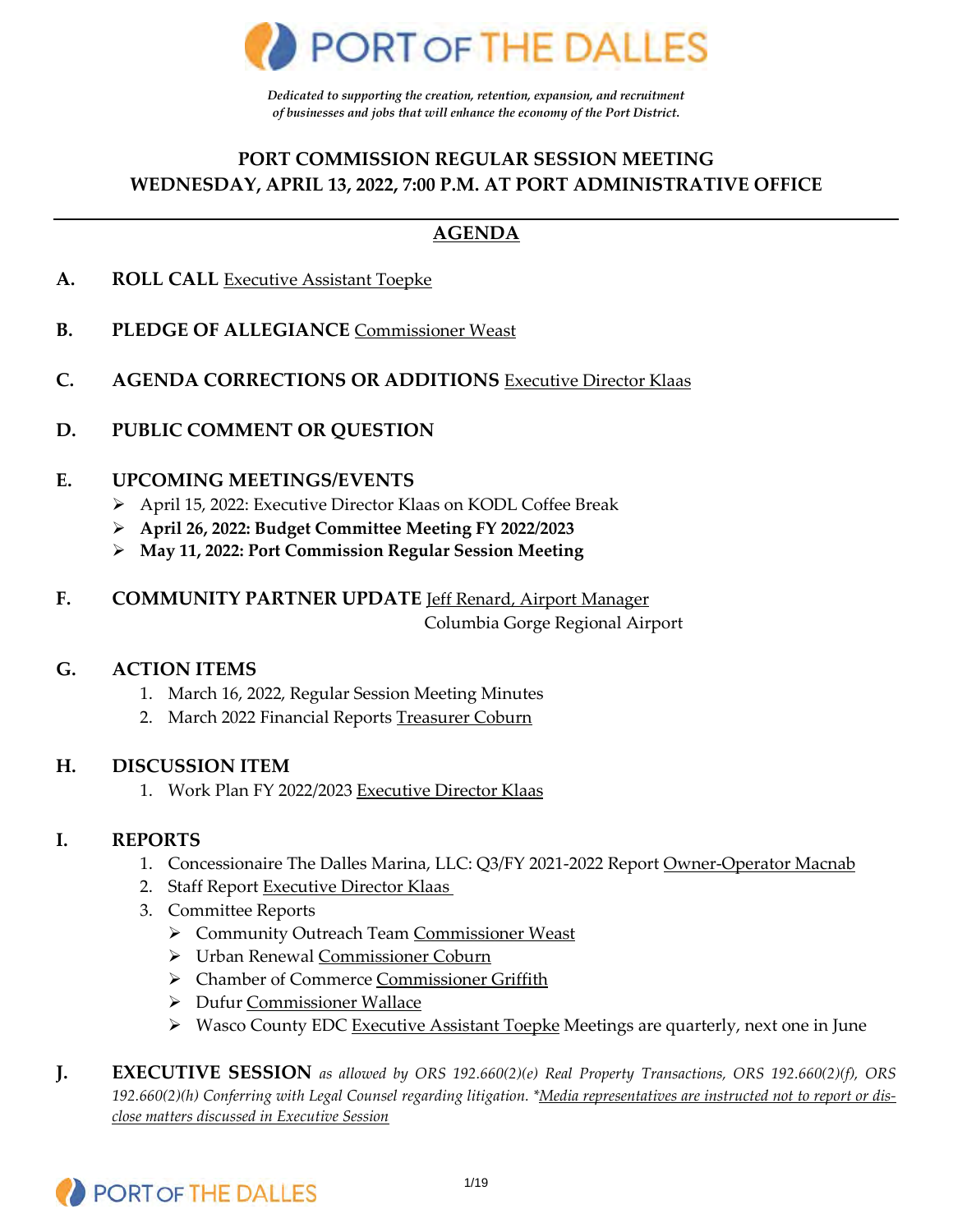## **K. ACTION REQUIRED FROM EXECUTIVE SESSION**

## **L. COMMISSION CALL**

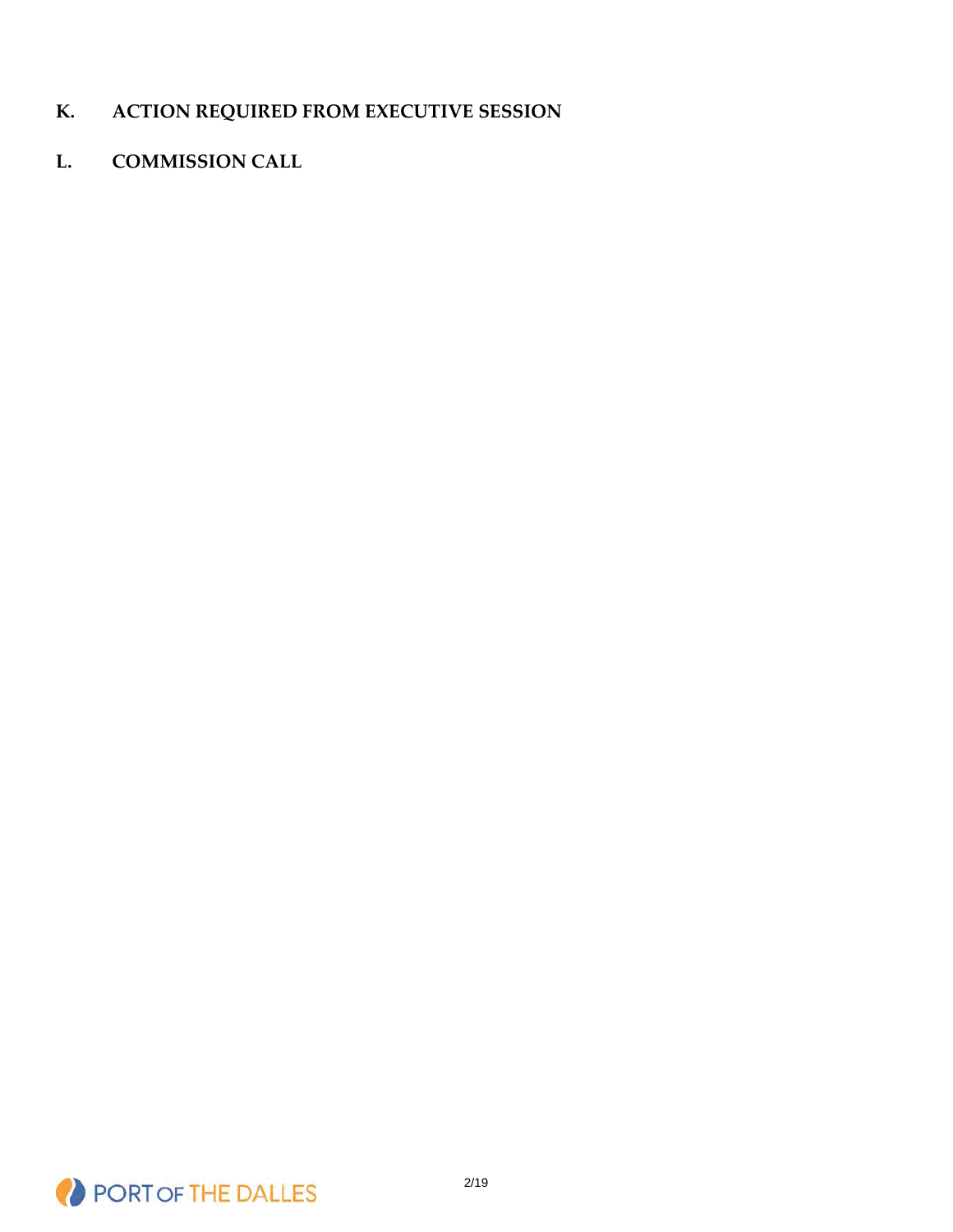| <b>MEETING DATE</b>      | April 13, 2022                                                                                      |
|--------------------------|-----------------------------------------------------------------------------------------------------|
| <b>ACTION ITEM G-1.)</b> | March 16, 2022, Regular Session Meeting Minutes                                                     |
|                          | <b>STAFF RECOMMENDATION</b> Approve March 16, 2022, Regular Session Meeting Minutes<br>as presented |

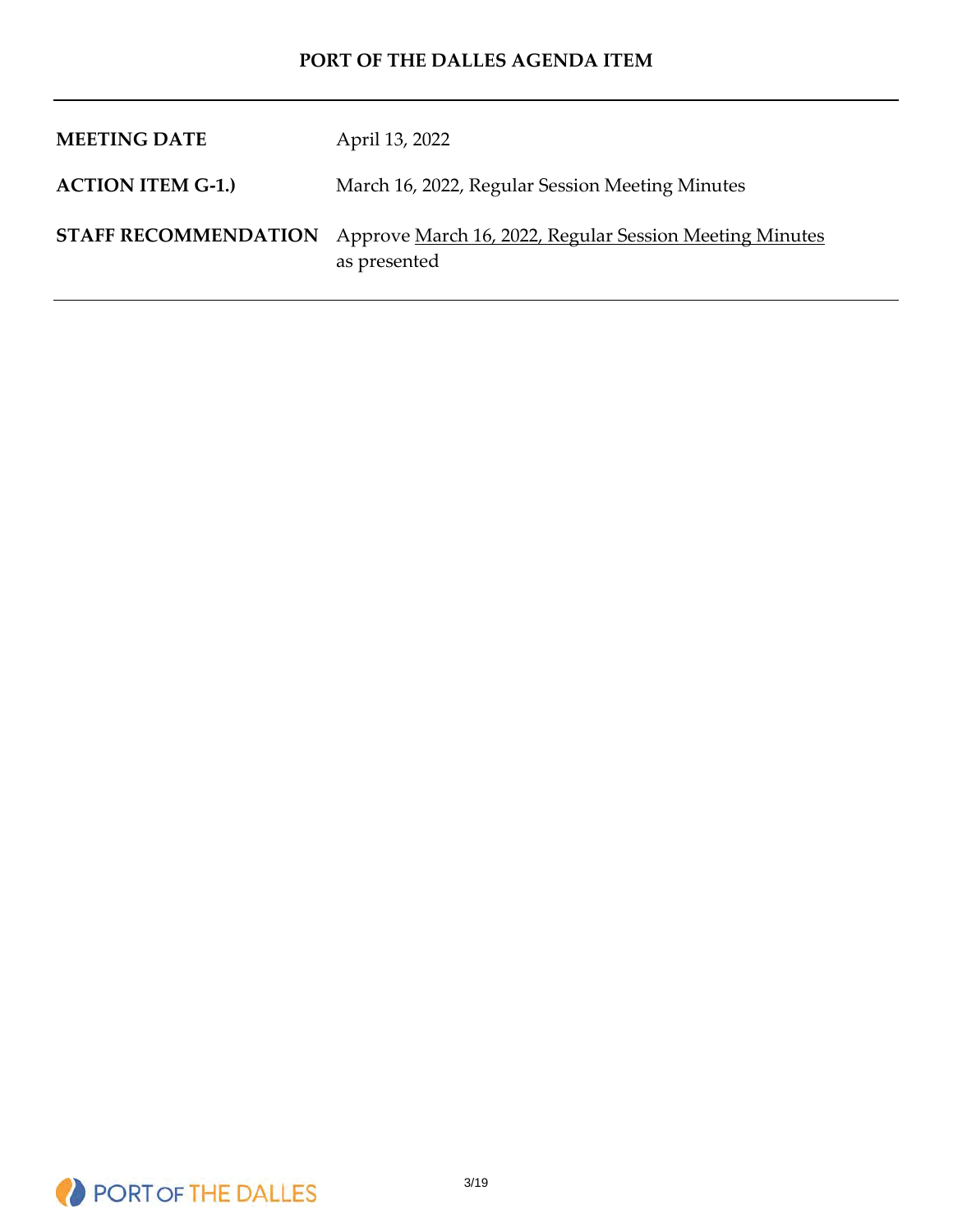## **PORT OF THE DALLES COMMISSION Regular Session Meeting Minutes Wednesday, March 16, 2022, 7:00 p.m. Port Administrative Office**

The Regular Session Meeting of the Port Commissioners was called to order by President Greg Weast at 7:00 p.m.

#### **ROLL CALL** Executive Assistant Toepke

- **COMMISSION** Greg Weast, Robert Wallace, Staci Coburn, David Griffith, John Willer
- **STAFF** Andrea Klaas, Executive Director; Jennifer Toepke, Executive Assistant; Bill Dick, Attorney
- **GUESTS** Jeff Renard, Airport Manager, Columbia Gorge Regional Airport

**PLEDGE OF ALLEGIANCE** Commissioner Weast

#### **AGENDA CORRECTIONS/ADDITIONS** Executive Director Klaas None

**PUBLIC COMMENT OR QUESTION** None

**UPCOMING MEETINGS/EVENTS** Stands as included in meeting packet

#### **ACTION ITEMS**

- **1. February 16, 2022, Regular Session Meeting Minutes** *Approved by Consensus*
- **2. February 2022 Financial Reports** *Approved by Consensus*
- **3. Reappoint Budget Committee Members Steve Kramer, Position #1 & Ryan Bessette, Position #5, for another 3-year term expiring 06/30/2024** *Approved by Consensus*

#### **DISCUSSION ITEMS**

- *1. Strategic Investment Program/Community Service Fee*
	- Should schools be included or excluded in the CSF distribution method? *4 Yes and 1 No*
	- $\triangleright$  Should there be an allocation (proposed at 50% right now), for a set aside for a community project? This is estimated to be about \$840,000.00/year. *5 Yes and O No*
	- Should the distribution follow the tax rate percentages, or some other method? 0 *Yes and 5 No \*Perhaps no decision should be taken, and it should be sent to the State (Business Oregon) to decide*

#### **REPORTS**

- **1.** *Staff Report* Executive Director Klaas Stands as included in meeting packet.
- **2.** *Committee Reports*
	- *Community Outreach Team* Commissioner Weast Meeting for Washington, D.C. travelers only on March 25th, then the group leaves on the 26<sup>th</sup>. Most meetings will be in person, some are still virtual – each agency has its own interpretation of the Hill Physician's current recommendations concerning Covid-19
	- *Urban Renewal* Commissioner Coburn New strategic plan is in process. The City of The Dalles met concerning The Dalles 2040. Working with a financial consultant to find out how we want to work, attract businesses, etc. There is a grant for the Tony's Building – hopefully getting it demolished will be paid for by grants only – the Brownfields Program was also helpful in mitigating some of the tanks in the sidewalk.
	- *The Dalles Area Chamber of Commerce* Commissioner Griffith The Chamber has not met for a while. Lisa and her team are busy at sports and tourism shows around the State. Government Affairs is weekly on Zoom. The Cherry Festival is back and set for April 22-24<sup>th</sup> in downtown The Dalles. There is going to be a Bass Tournament in May. The Cascade Locks Port has a 40,000 square foot area in their business center that will be available next month.
	- *Dufur* Commissioner Wallace ED Klaas coordinated a meeting with the City of Dufur, the City's Engineer, Business Oregon, and the Governors Regional Office, to discuss the what's needed for the freshwater system in Dufur. They are in the very early stages of the design – it is unclear where/how the Port might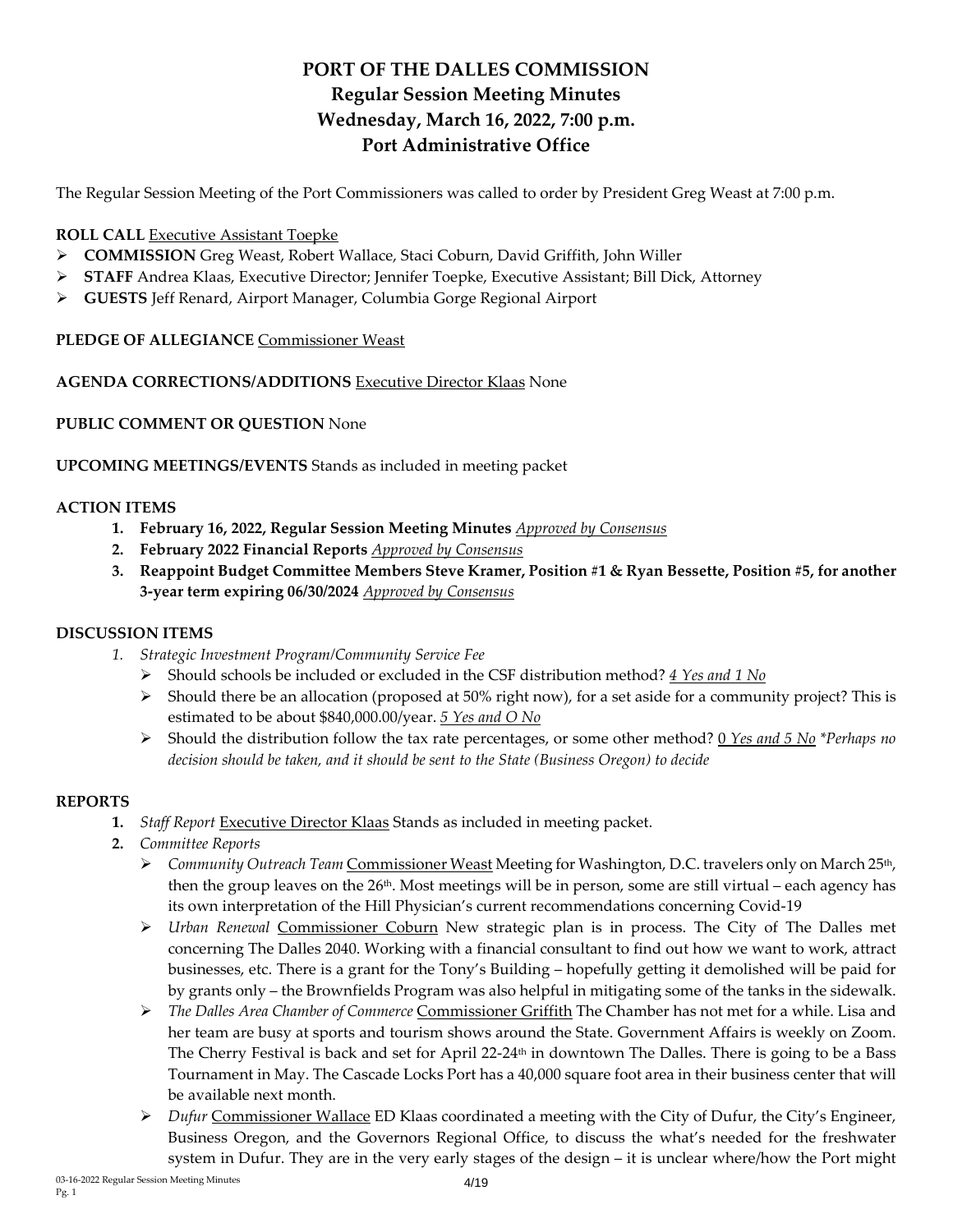be able to help – we'll wait to see what the City suggests. Concerning wastewater, the City is receiving \$1 million from Senator Merkley's Office. They are probably one year out to finish the whole project and unfortunately the project price is increasing every month. WyEast received a \$100,000 for groundwater storage for the creek – protecting the endangered Steelhead from the Columbia River. The money will mainly go to the conservation district – they and the watershed are behind the project. The main question now is, who is going to operate and manage the facility. Wasco County Broadband Committee: the talk is always on fiber – so I posed the question, what about wireless? We had a healthy discussion about that. Emergency Communication is cell phone based – lower 15 mile don't have cell phones – so how do you communicate? My suggestion was to look at an overlay for the fiber going into the County – then see how to service. Lastly, the Dufur Threshing Bee – is set to happen in August, as previously scheduled.

 *Wasco County Economic Development Committee* EA Toepke Reviewed the final Community Enhancement Project Ranking: 1) Dog River Pipeline 2) Deschutes Rim Health Clinic Expansion 3) Mosier Joint Use Facility 4) Dufur Drinking Water System Improvements 5) Cascades East Interconnection Colocation Facility 6) Columbia Gorge Childcare Center (CGCC) 7) Deschutes Rim Athletic Complex 8) Sorosis Park Redevelopment 9) South County Fiber Expansion 10) Dufur Rural Innovation Hub Continued on to highlight main areas of Strategic Planning Strategies: Robust Infrastructure/Community Capacity/Information Source and Advocacy/Vibrant and Diverse Local Economy/Strong and Sustainable EDC. EA Toepke has volunteered to specifically be involved in the areas of Vibrant and Diverse Local Economy and Robust Infrastructure

#### **REGULAR SESSION ADJOURNED AT 8:01 P.M. & EXECUTIVE SESSION COMMENCED AT 8:02 P.M.**

#### **EXECUTIVE SESSION ADJOURNED AT 8:11 P.M. & REGULAR SESSION RESUMED AT 8:12 P.M.**

\_\_\_\_\_\_\_\_\_\_\_\_\_\_\_\_\_\_\_\_\_\_\_\_\_\_\_\_\_\_\_\_\_\_ \_\_\_\_\_\_\_\_\_\_\_\_\_\_\_\_\_\_\_\_\_\_\_\_\_\_\_\_\_

#### **ACTION REQUIRED FROM EXECUTIVE SESSION** None

#### **COMMISSION CALL**

- $\triangleright$  Happy to be meeting in person again!
- $\triangleright$  Commissioner Wallace to forward information on two grants that the Port may qualify for: agriculture and creating markets for sustainable products

**THERE BEING NO FURTHER BUSINESS TO COME BEFORE THE PORT COMMISSION, the meeting adjourned at 8:17 p.m.**

#### **PORT OF THE DALLES: ATTEST:**

Board of Commissioners Board of Commissioners

Greg Weast, President **David A. Griffith, Secretary** 

DATE APPROVED: April 13, 2022 Prepared by: Jennifer Toepke, Executive Assistant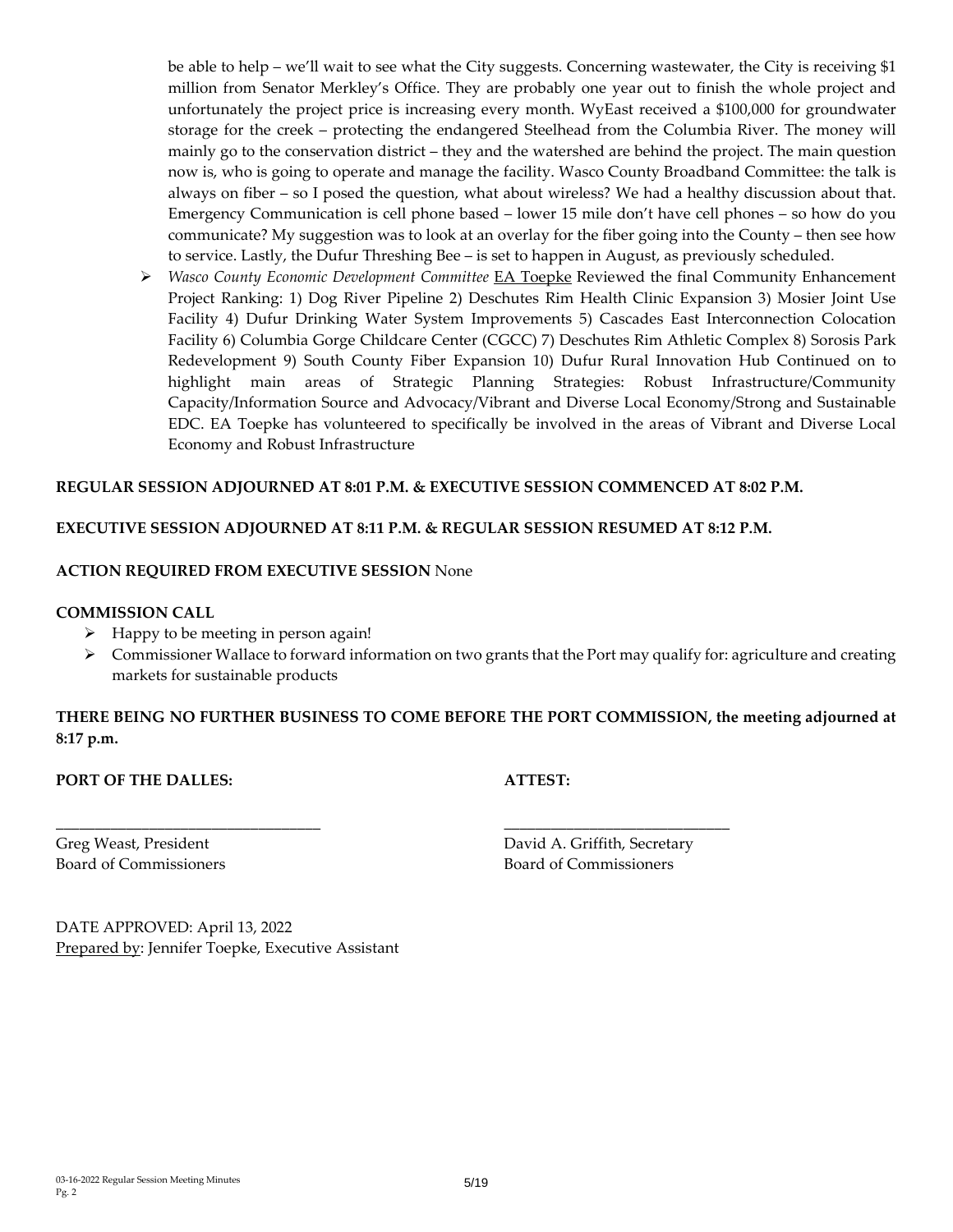| <b>MEETING DATE</b>      | April 13, 2022                                                                |
|--------------------------|-------------------------------------------------------------------------------|
| <b>ACTION ITEM G-2.)</b> | March 2022 Financial Reports Treasurer Coburn                                 |
|                          | <b>STAFF RECOMMENDATION</b> Approve March 2022 Financial Reports as presented |

#### **Local Government Investment Pool**

Interest Rate 0.50% (Average Annualized Yield)

#### **General Fund**

- $\triangleright$  Income
	- o Nothing unusual
- > Expenses
	- o Cascade Vegetation Management-Annual Herbicide Treatment at Marina Parking Lot/Launch Ramp: \$250.00
	- o Columbia Gorge News-Notice of Supplemental Budget Haring: \$176.00
	- o Dick, Dick & Corey-Tree Removal: \$1,367.25 & Gorge Networks: \$1,172.25
	- o Greg Weast-Expense Reimbursement: \$23.40
	- o Jordan Chelsa-Spring Cleaning, Pruning, Fertilizing, Wire Cages for Roses, etc.: \$2,600.00
	- o Cascade Vegetation Management-Annual Herbicide Treatment in Port Area: \$6,100.00
	- o Jennifer Toepke-Expense Reimbursement January & February: \$389.75
	- o Rod Huante-Houseless Encampments Cleanup: \$375.00 & Garbage Collection/Cleanup at Marina Parking Lot & Launch Ramp: \$100.00

#### **Marina Fund**

- Income
	- o Nothing unusual
- $\triangleright$  Expenses
	- o Nothing unusual

#### **Port Development Fund**

- $\triangleright$  Income
	- o Nothing unusual
- $\triangleright$  Expenses
	- o Cardmember Services: Travel, Marketing, Promotion & Meetings (COT & SDAO): \$3,122.89

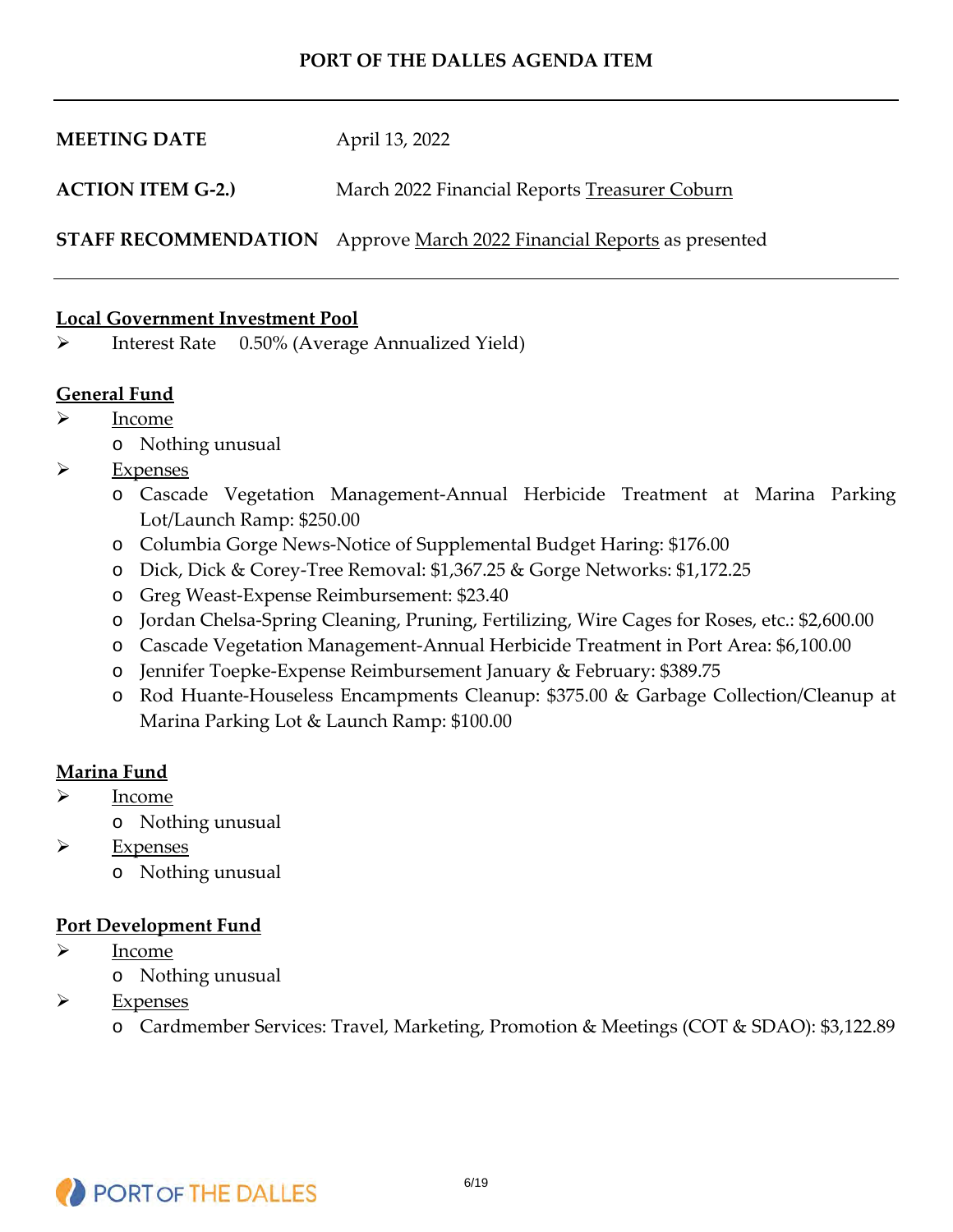## Port of The Dalles Account QuickReport Cash Basis **As of March 31, 2022**

| <b>Type</b>                                            | Num            | Name                                                | <b>Paid Amount</b>     |
|--------------------------------------------------------|----------------|-----------------------------------------------------|------------------------|
| <b>CSB Checking</b>                                    |                |                                                     |                        |
| <b>General Checking</b>                                |                |                                                     |                        |
| Check                                                  | EFT.           | Ameritas                                            | -47.60                 |
| <b>Liability Check</b>                                 | EFT.           | Pers                                                | $-411.64$              |
| <b>Liability Check</b>                                 | EFT.           | Pers                                                | $-339.34$              |
| <b>Liability Check</b>                                 | EFT.<br>EFT.   | Oregon Department of R                              | $-405.00$              |
| <b>Liability Check</b><br>Paycheck                     | 24742          | <b>United States Treasury</b><br>Andrea L. Klaas    | -1,554.64<br>-3,410.96 |
| Paycheck                                               | 24743          | Jennifer Toepke                                     | -1.952.74              |
| <b>Bill Pmt -Check</b>                                 | 24744          | <b>Bohns Printing</b>                               | -17.68                 |
| <b>Bill Pmt - Check</b>                                | 24745          | Cascade Vegetation Man                              | $-250.00$              |
| <b>Bill Pmt - Check</b>                                | 24746          | City Of The Dalles.                                 | -156.94                |
| <b>Bill Pmt -Check</b>                                 | 24747          | Columbia Gorge News, L                              | $-176.00$              |
| <b>Bill Pmt - Check</b>                                | 24748          | Columbia River Affordabl                            | $-430.00$              |
| Bill Pmt -Check                                        | 24749          | Dick, Dick & Corey, LLP                             | -2,784.50              |
| Bill Pmt -Check                                        | 24750          | Greg Weast                                          | -23.40                 |
| <b>Bill Pmt -Check</b>                                 | 24751          | Jordan Chelsa                                       | $-2,600.00$            |
| <b>Bill Pmt - Check</b>                                | 24752          | Number Works Bookkee                                | $-260.00$              |
| <b>Bill Pmt - Check</b>                                | 24753          | <b>PUD</b>                                          | $-316.11$              |
| <b>Bill Pmt - Check</b>                                | 24754          | <b>SDIS</b>                                         | -4,555.56              |
| Bill Pmt -Check                                        | 24755          | Simply Clean LLC                                    | $-360.00$              |
| Bill Pmt -Check                                        | 24756          | Streamline                                          | $-75.00$               |
| <b>Bill Pmt - Check</b>                                | 24757          | The Dalles Disposal                                 | $-206.61$              |
| <b>Liability Check</b>                                 | EFT.           | Pers                                                | -442.52                |
| <b>Liability Check</b>                                 | EFT.           | Pers                                                | -356.43                |
| <b>Liability Check</b>                                 | EFT.           | Oregon Department of R                              | $-433.00$              |
| <b>Liability Check</b>                                 | <b>EFT</b>     | <b>United States Treasury</b>                       | -1,691.46              |
| Transfer                                               |                |                                                     | 50,000.00              |
| Check                                                  | EFT.           | Verizon                                             | $-101.38$              |
| <b>Bill Pmt - Check</b>                                | 24758          | Andrea Klaas                                        | $-11.70$               |
| <b>Bill Pmt - Check</b>                                | 24759          | <b>Cardmember Services</b>                          | -240.59                |
| <b>Bill Pmt - Check</b>                                | 24760          | Cascade Vegetation Man                              | -6,100.00              |
| <b>Bill Pmt -Check</b>                                 | 24761          | Dick, Dick & Corey, LLP                             | $-400.00$              |
| <b>Bill Pmt - Check</b><br><b>Bill Pmt -Check</b>      | 24762<br>24763 | Gorge Networks<br>Jennifer Toepke.                  | $-163.12$<br>$-389.75$ |
| <b>Bill Pmt - Check</b>                                | 24764          | Rod Huante                                          | $-475.00$              |
| Paycheck                                               | 24765          | Andrea L. Klaas                                     | -3,410.87              |
| Paycheck                                               | 24766          | Jennifer Toepke                                     | -2,091.14              |
| <b>Liability Check</b>                                 | EFT.           | Pers                                                | -454.79                |
| <b>Liability Check</b>                                 | EFT.           | Pers                                                | -363.21                |
| <b>Liability Check</b>                                 | EFT.           | Oregon Department of R                              | -448.00                |
| <b>Liability Check</b>                                 | EFT.           | <b>United States Treasury</b>                       | -1,745.72              |
| Deposit                                                |                |                                                     | 100.00                 |
| <b>Total General Checking</b>                          |                |                                                     | 10,447.60              |
| <b>Marina Checking</b><br><b>Total Marina Checking</b> |                |                                                     |                        |
| Port Develop. Checking                                 |                |                                                     |                        |
| <b>Bill Pmt - Check</b><br><b>Bill Pmt - Check</b>     | 23304<br>23305 | Davis Wright Tremaine<br><b>Cardmember Services</b> | -930.50<br>$-3,122.89$ |
| Deposit                                                |                |                                                     | 759.07                 |
| <b>Total Port Develop. Checking</b>                    |                |                                                     | -3,294.32              |
| <b>CSB Checking - Other</b>                            |                |                                                     |                        |
| Total CSB Checking - Other                             |                |                                                     |                        |
| <b>Total CSB Checking</b>                              |                |                                                     | 7,153.28               |
| TOTAL                                                  |                |                                                     | 7,153.28               |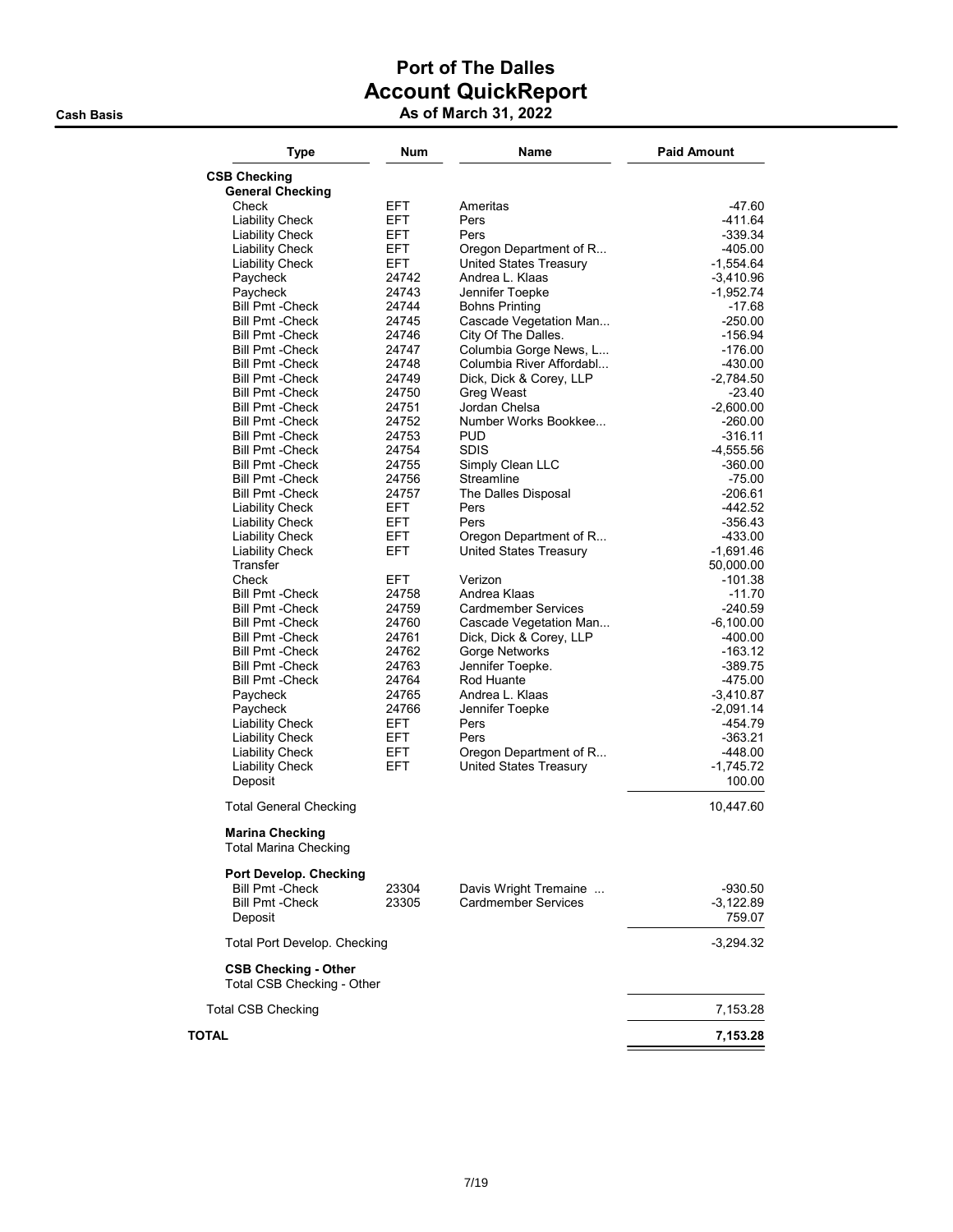**Cash Basis** 

# PORT OF THE DALLES-GENERAL FUND Profit & Loss Budget vs. Actual-GF-Summary

|  |  | July 2021 through March 2022 |  |  |
|--|--|------------------------------|--|--|
|--|--|------------------------------|--|--|

|                                         | Jul '21 - Mar 22 | <b>Budget</b> | % of Budget |
|-----------------------------------------|------------------|---------------|-------------|
| <b>Ordinary Income/Expense</b>          |                  |               |             |
| Income                                  |                  |               |             |
| <b>Beginning Fund Balance</b>           | 0.00             | 972,081.00    | 0.0%        |
| <b>Other Income</b>                     | 9.168.93         | 2.000.00      | 458.4%      |
| <b>Launch Ramp/Transient Moorage</b>    | 1,025.00         | 3,000.00      | 34.2%       |
| <b>Loan Repayments</b>                  | 90,035.25        | 90,621.00     | 99.4%       |
| <b>Grants</b>                           | 0.00             | 20.000.00     | 0.0%        |
| <b>Leased Land and Facilities</b>       | 8,848.00         | 15,000.00     | 59.0%       |
| <b>Previously Levied Taxes</b>          | 7.540.14         | 5.000.00      | 150.8%      |
| <b>Transfer from Other Fund</b>         |                  |               |             |
| <b>Port Development Fund</b>            | 200,000.00       |               |             |
| <b>Transfer from Other Fund - Other</b> | 0.00             | 200,000.00    | $0.0\%$     |
| <b>Total Transfer from Other Fund</b>   | 200.000.00       | 200,000.00    | 100.0%      |
| <b>Interest from Cash in Bank</b>       | 5,336.67         | 5,832.00      | 91.5%       |
| <b>Interest From Earnings</b>           | 915.85           |               |             |
| <b>Property Tax</b>                     | 358,552.36       | 348,654.00    | 102.8%      |
| <b>Total Income</b>                     | 681,422.20       | 1,662,188.00  | 41.0%       |
| <b>Gross Profit</b>                     | 681,422.20       | 1,662,188.00  | 41.0%       |
| <b>Expense</b>                          |                  |               |             |
| <b>Transfer to Other Funds/Conting</b>  | 800,000.00       | 600,000.00    | 133.3%      |
| <b>Capital Outlay</b>                   | 37,304.00        | 75,000.00     | 49.7%       |
| <b>Personal Services-</b>               | 198,564.44       | 320,075.00    | 62.0%       |
| <b>Material and Services</b>            | 111,933.40       | 236,000.00    | 47.4%       |
| <b>Total Expense</b>                    | 1,147,801.84     | 1,231,075.00  | 93.2%       |
| <b>Net Ordinary Income</b>              | -466,379.64      | 431,113.00    | $-108.2%$   |
| Net Income                              | -466,379.64      | 431,113.00    | $-108.2%$   |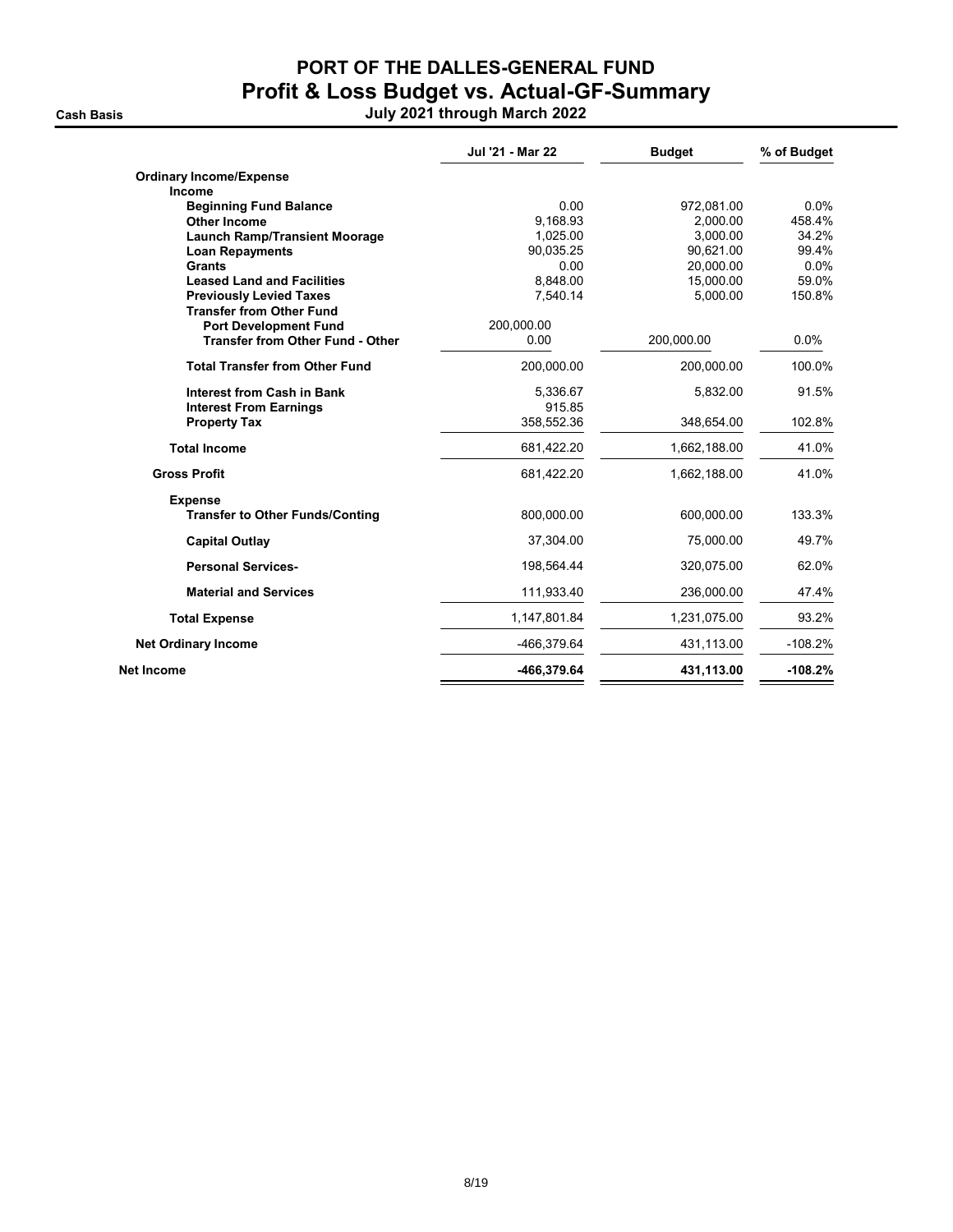## PORT OF THE DALLES-PORT DEVELOPMENT FUND Profit & Loss Budget vs. Actual-PDF-Summary Cash Basis July 2021 through March 2022

|                                        | Jul '21 - Ma | <b>Budget</b> | % of Budget |
|----------------------------------------|--------------|---------------|-------------|
| <b>Ordinary Income/Expense</b>         |              |               |             |
| Income                                 |              |               |             |
| <b>Beginning Fund Balance</b>          | 0.00         | 3,119,622.00  | $0.0\%$     |
| Other Income                           | 135,479.44   | 5,000,000.00  | 2.7%        |
| <b>Special Payments-City of Dufur</b>  | 0.00         | 0.00          | 0.0%        |
| <b>Loan Repayments</b>                 | 39.310.00    | 39.310.00     | 100.0%      |
| <b>Grants</b>                          | 0.00         | 3,000,000.00  | $0.0\%$     |
| <b>Transfer from Other Fund</b>        | 0.00         | 500,000.00    | 0.0%        |
| <b>Interest from Cash in Bank</b>      | 5,515.05     |               |             |
| <b>Interest From Earnings</b>          | 0.00         | 18,718.00     | $0.0\%$     |
| <b>Interest From Contracts</b>         | 655.77       | 4.500.00      | 14.6%       |
| <b>Land Sales</b>                      | 6,205.86     | 800,000.00    | 0.8%        |
| <b>Total Income</b>                    | 187, 166. 12 | 12,482,150.00 | 1.5%        |
| <b>Gross Profit</b>                    | 187, 166. 12 | 12,482,150.00 | 1.5%        |
| <b>Expense</b>                         |              |               |             |
| <b>Debt Service</b>                    | 136,560.00   | 136,560.00    | 100.0%      |
| <b>Special Payment</b>                 | 0.00         | 4,300,000.00  | $0.0\%$     |
| <b>Transfer to Other Funds/Conting</b> | 220,017.22   | 400,000.00    | 55.0%       |
| <b>Capital Outlay</b>                  | 0.00         | 7,000,000.00  | $0.0\%$     |
| <b>Material and Services</b>           | 50,818.79    | 260,000.00    | 19.5%       |
| <b>Total Expense</b>                   | 407,396.01   | 12,096,560.00 | 3.4%        |
| <b>Net Ordinary Income</b>             | -220,229.89  | 385,590.00    | $-57.1%$    |
| Net Income                             | -220,229.89  | 385,590.00    | $-57.1%$    |
|                                        |              |               |             |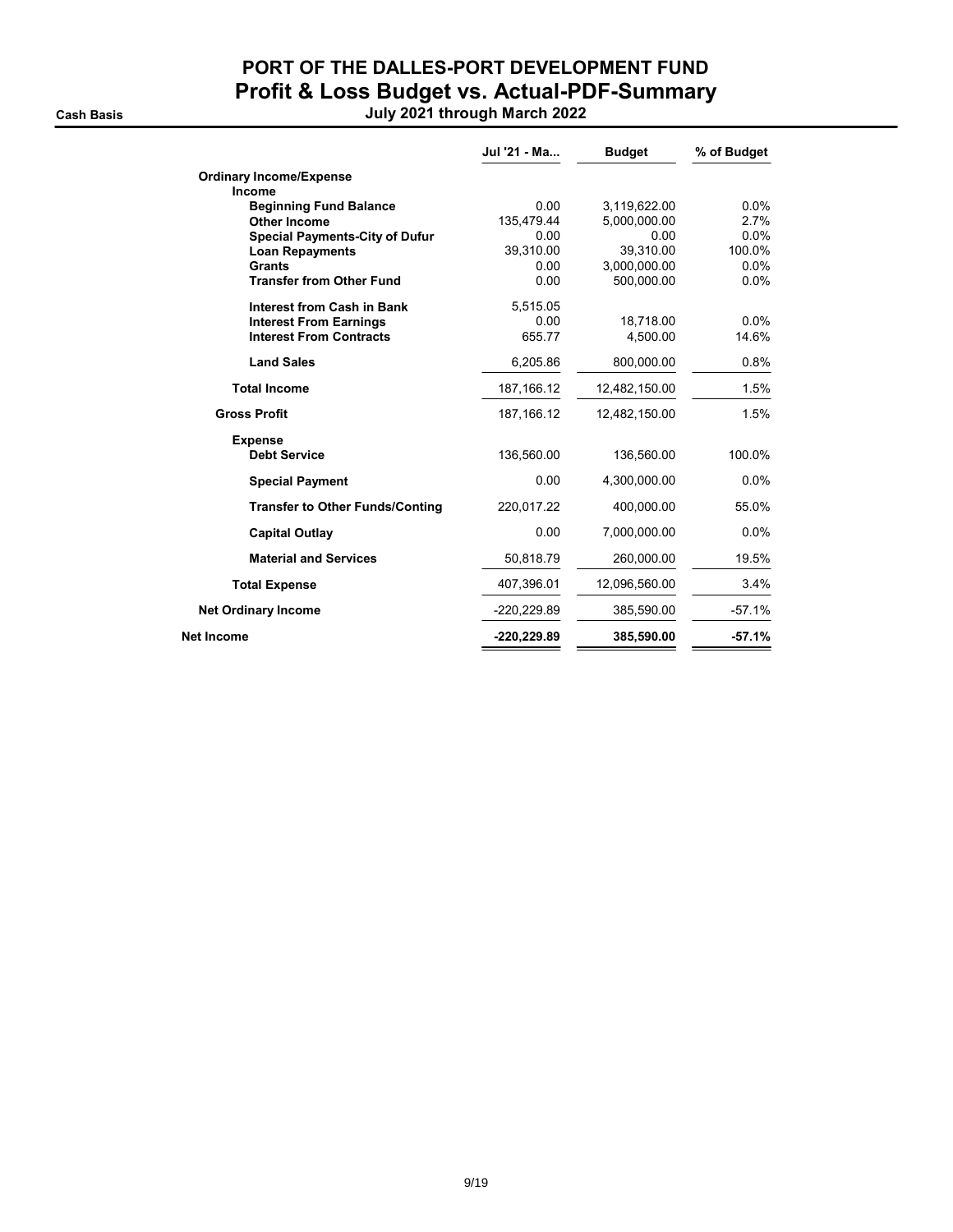## PORT OF THE DALLES-MARINA FUND Profit & Loss Budget vs. Actual-MF-Summary

Cash Basis July 2021 through March 2022

| Jul '21 - Mar 22 | <b>Budget</b>  | % of Budget      |
|------------------|----------------|------------------|
|                  |                |                  |
| 0.00             | 54,412.00      | $0.0\%$          |
| 1,162,640.71     |                |                  |
| 1,162,640.71     |                |                  |
| 184.79<br>0.00   | 326.00<br>0.00 | 56.7%<br>$0.0\%$ |
| 1,162,825.50     | 54,738.00      | 2,124.3%         |
| 1,162,825.50     | 54,738.00      | 2,124.3%         |
| 888,839.38       | 0.00           | 100.0%           |
| 273,986.12       | 54,738.00      | 500.5%           |
| 0.00             | 0.00           | $0.0\%$          |
| 0.00             | 0.00           | $0.0\%$          |
| 273,986.12       | 54,738.00      | 500.5%           |
|                  |                |                  |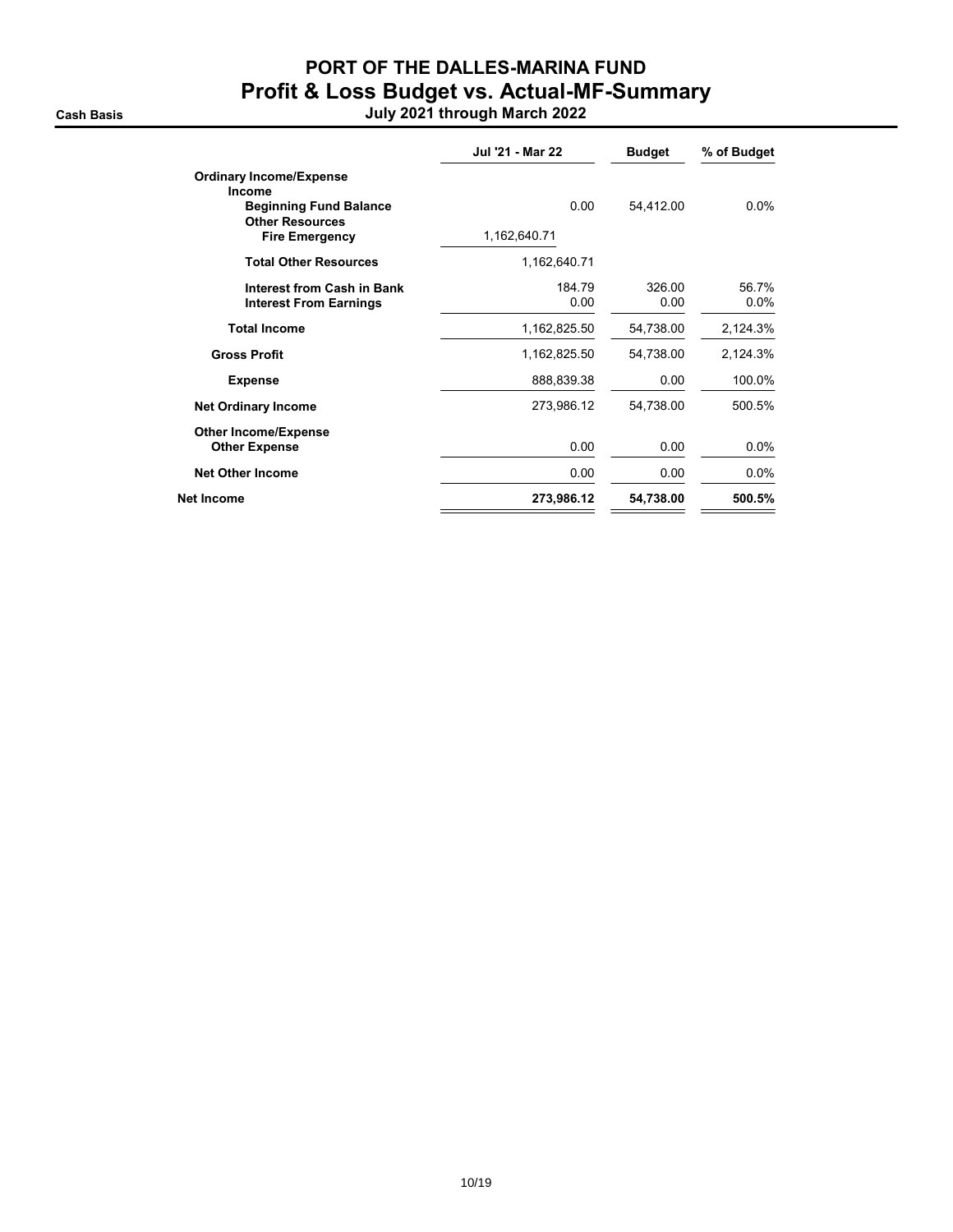| <b>MEETING DATE</b>      | April 13, 2022                                  |
|--------------------------|-------------------------------------------------|
| <b>ACTION ITEM H-1.)</b> | Work Plan FY 2022/2023 Executive Director Klaas |

#### **STAFF RECOMMENDATION** N/A

Following is the FY 2021-2022 Work Plan. The work laid out in this plan will inform Port Staff as the 2022-2023 budget is developed, and allow staff to prioritize their time as new projects come in. For discussion at this Commission meeting: add, remove, or change tasks.

Please look at the major categories, numbered 1- 6, and then the sub-tasks listed underneath:

- o The priority of each of the sub-tasks is indicated by the number of stars (color is just to make it easier to read). One star is lowest priority, 4 stars highest priority.
- o Grey = projects that were completed and Green = projects that are on-going

As you can imagine, this last year COVID trumped much of the intended work, such as meetings with Port businesses, hosting events, and working partners, and the Marina Fire then took up Port Staff time. We are hopeful that we can get back to many of the in-person tasks this year.

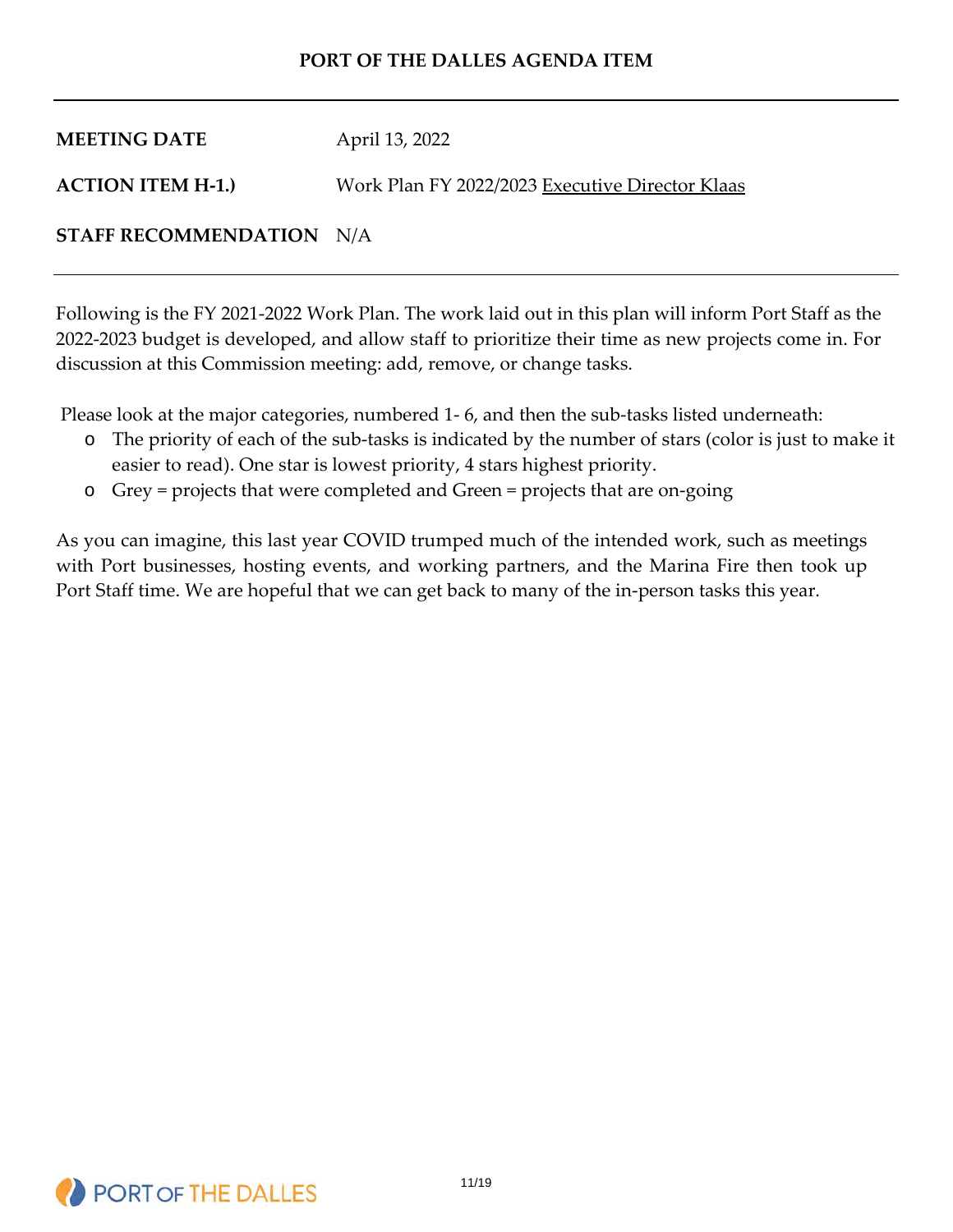# PORT of THE DALLES

## Work Plan FY 2021-2022

| 4/11/22              |                  |                                                                                                                                                                     |                                                                                                                                                                                                                   |
|----------------------|------------------|---------------------------------------------------------------------------------------------------------------------------------------------------------------------|-------------------------------------------------------------------------------------------------------------------------------------------------------------------------------------------------------------------|
|                      |                  | <b>COVID response and recovery</b>                                                                                                                                  | <b>Notes/Comments</b>                                                                                                                                                                                             |
| $\blacktriangleleft$ |                  | Develop and Implement Marketing Plan for the Port                                                                                                                   | <b>Notes/Comments</b>                                                                                                                                                                                             |
|                      | 1.1              | Develop marketing partnerships                                                                                                                                      | Airport                                                                                                                                                                                                           |
| **                   | 1.2              | Invite area economic development partners to The Dalles                                                                                                             | On-going: include State and Federal legislators                                                                                                                                                                   |
| **                   | 1.3 <sub>1</sub> | Continue to update all marketing material                                                                                                                           | On-going: website; inquiry response material; informational cut sheets and property information,<br>newsletter, Outreach team book                                                                                |
| $\star$              |                  | 1.4 Develop a presentation; schedule service club talks to keep<br>community informed about Port                                                                    | On-going: Lions, ORDEQ, Regional Solutions, Infrastructure Finance Authority, Kiwanis, Rotary, City<br>of The Dalles, Wasco County, School Board,                                                                 |
| ★                    | 1.5              | <b>Community Special Districts Day</b>                                                                                                                              |                                                                                                                                                                                                                   |
| ★                    | 1.6              | Host regional Ports meeting annually                                                                                                                                | Arlington, Rufus, Klickitat, Hood River, Cascade Locks, Skamania                                                                                                                                                  |
| **                   | 1.7              | Host Wasco County Special Districts brown bag lunch qrtly                                                                                                           | Invite district managers. Set aside 1 hour to discuss operations, best practices, collaboration, etc.                                                                                                             |
| $\overline{2}$       |                  | <b>Business Expansion, Retention and Recruitment</b>                                                                                                                | <b>Notes/Comments</b>                                                                                                                                                                                             |
| ****                 | 2.1              | Contact all Port area businesses                                                                                                                                    | Call/meet with all businesses to check on business health, work force, anything else. Include Port<br>Commissioners as their schedule permits.                                                                    |
| <del>、★★★</del>      |                  | 2.2 Assist with business expansion, retention                                                                                                                       | On-going: Partner with Main Street, City of The Dalles, Wasco EDC, Small Business Development<br>Center; WorkSourceOR; Rural ag support                                                                           |
| ╈                    |                  | 2.3   Respond to State Leads                                                                                                                                        | On-going: Respond in a timely manner when appropriate                                                                                                                                                             |
| ★                    | 2.4              | Evaluate emerging business opportunities for our region                                                                                                             | On-going: look at trends and see if there are opportunities                                                                                                                                                       |
| ***                  | $2.5^{\circ}$    | CORI partnership with Wasco EDC                                                                                                                                     | Wasco EDC and the Port of The Dalles are partnering with Google and Rural Innovation to work on<br>community wide economic development planning, specifically in the technology sector.<br>www.ruralinnovation.us |
| 3                    |                  | Acquire employment property that supports the creation, retention,<br>expansion and recruitment of businesses and jobs that will<br>enhance the economy of the Port | <b>Notes/Comments</b>                                                                                                                                                                                             |
| **                   | 3.1              | Identify potential private sector partners                                                                                                                          | On-going: Identify building and land owners that the Port could partner with; identify financial<br>partners                                                                                                      |
| <del>k★★★</del>      |                  | 3.2   Look at purchasing/investing in real estate                                                                                                                   | Evaluate on a case-by-case basis; Port's investment should be recouped over time. Deal of the<br>month                                                                                                            |
| ***                  |                  | 3.3 Explore opportunities in Dufur                                                                                                                                  | Dufur has updated their strategic plan and is working on a waste water facilities update plan; Map<br>industrial land and evaluate opportunities                                                                  |
| ★★★                  |                  | 3.4 Support UGB expansion through CRGC Management Plan<br><b>Update process</b>                                                                                     | At this point, completed due to the adoption of the current management plan. May transition to<br>another phase.                                                                                                  |
| ★                    | 3.5              | Work with Randy Munsen to move batch plant up to rock pit.                                                                                                          | Federal issues-invite Federal legislators/staff for a walking tour to see the problem/solution                                                                                                                    |
| ★                    | 3.6              | County zoning maps with industrial land identified                                                                                                                  |                                                                                                                                                                                                                   |
| ★★★★                 | $3.7^{\circ}$    | Brownfields partnership with City and Wasco EDC                                                                                                                     |                                                                                                                                                                                                                   |
| 4                    |                  | <b>Downtown Involvement</b>                                                                                                                                         | <b>Notes/Comments</b>                                                                                                                                                                                             |
| ★★                   | 4.1              | Look for partnership/support opportunities                                                                                                                          | With City or MCEDD                                                                                                                                                                                                |
| 5                    |                  | <b>Port Admin</b>                                                                                                                                                   | <b>Notes/Comments</b>                                                                                                                                                                                             |
| **                   | 5.1              | Update Policies per SDAO recommendations                                                                                                                            | On-going                                                                                                                                                                                                          |
| **                   | 5.2              | <b>Community Outreach Team Support</b>                                                                                                                              | Transition from Port to County and MCEDD                                                                                                                                                                          |
| ★★★★                 | 5.3              | Simplify monthly financial reports                                                                                                                                  | Done                                                                                                                                                                                                              |
| ★★                   | 5.4              | Update Employee Handbook to keep current with legislation                                                                                                           |                                                                                                                                                                                                                   |
| ***                  | 5.5              | Port emergency preparedness plan                                                                                                                                    | Develop an emergency preparedness plan for Port operations and emergency response.                                                                                                                                |
| ★★★★                 | 5.6              | Complete office building rehab projects                                                                                                                             | Repaint office - inside. Outside completed in 2021                                                                                                                                                                |
| ***                  | 5.7              | <b>Cross train executive assistant on QB</b>                                                                                                                        | Done                                                                                                                                                                                                              |
| ┢╈┪                  |                  | 5.8 Revamp website - move to Streamline platform                                                                                                                    | Done                                                                                                                                                                                                              |
| 6                    | <b>Marina</b>    |                                                                                                                                                                     |                                                                                                                                                                                                                   |
| ★★★★                 | 6.1              | Fire recovery                                                                                                                                                       |                                                                                                                                                                                                                   |
|                      |                  | 6.2 Work with OSMB on funding to update launch ramp                                                                                                                 |                                                                                                                                                                                                                   |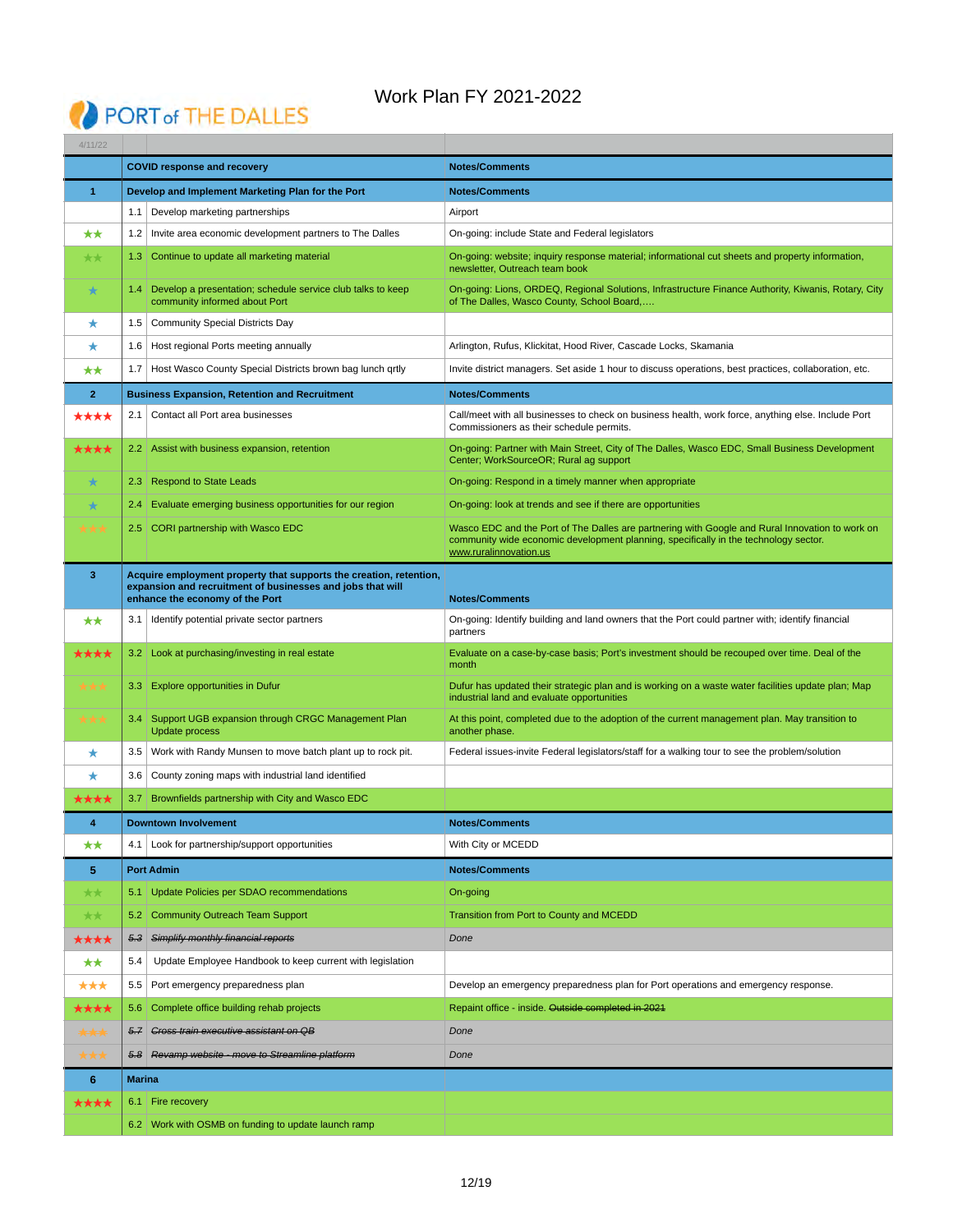**MEETING DATE** March 16, 2022 **REPORTS ITEM I-1.)** Concessionaire The Dalles Marina, LLC: Q3/FY 2021-2022 Owner-Operator Macnab **STAFF RECOMMENDATION** N/A

Following submitted by The Dalles Marina, LLC

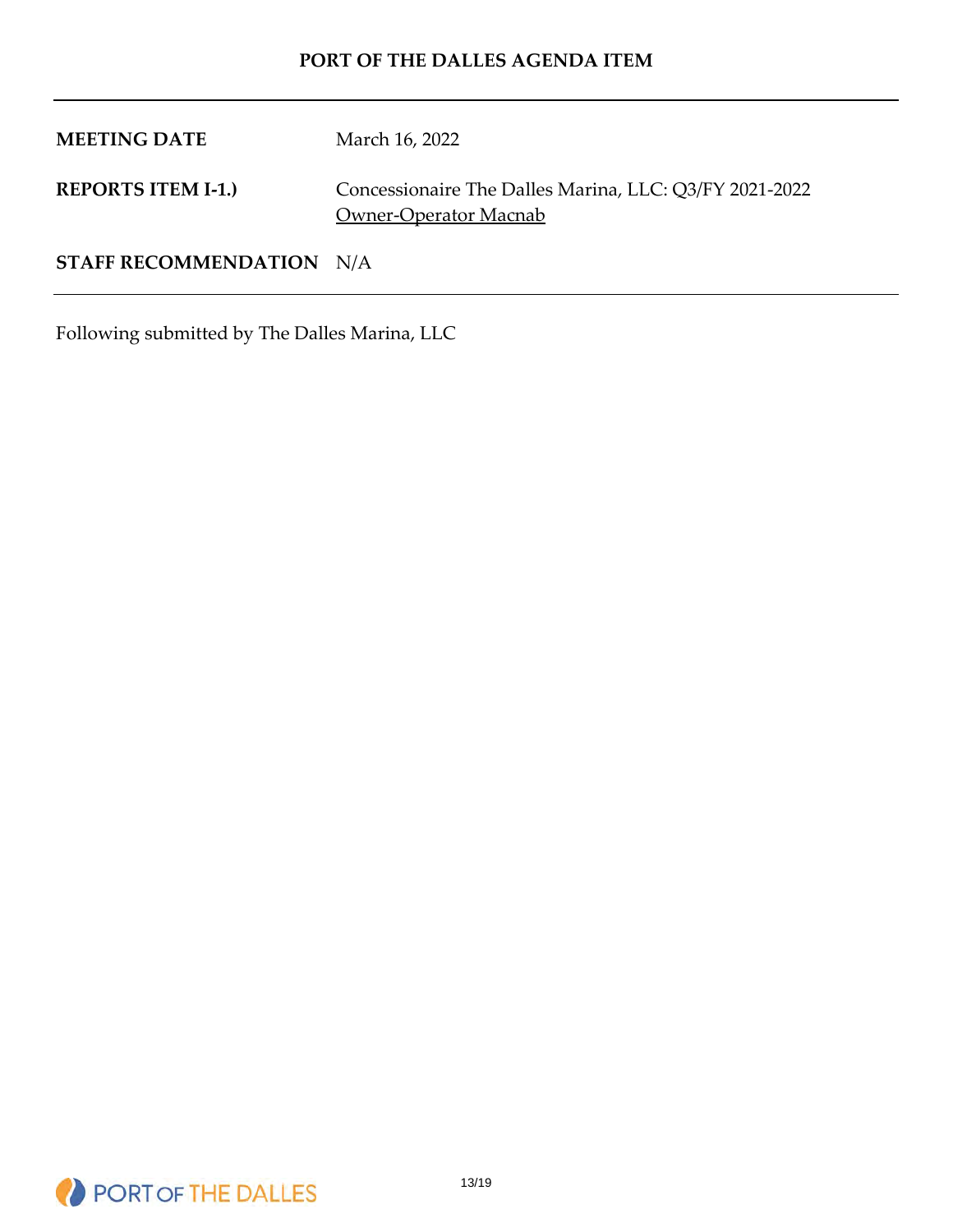Meeting Date: **April 13, 2022**

#### Subject: **Marina Report for January-March 2022**

#### **Items completed this quarter:**

- $\triangleright$  Fire Supression System tested. Tested to be in good condition
- $\triangleright$  Meeting with Yacht Club
	- o Events
	- o Grant for Fuel Tank
- $\triangleright$  Temp Fence removed at the Marina at the end of D Finger
- $\triangleright$  Fixed sewer leak at the Marina in entry of A Finger
- $\triangleright$  Yacht Club
	- o Shut off water due to sewer leak
	- o Yacht Club is still trying to be paid for services when fire happened in July for using the services of the Yacht Club for 2 months.
	- o Had a Super bowl
- $\triangleright$  Added an additional garbage can for the busy season that will be picked up twice a week.
- $\triangleright$  Met with PUD and they helped me install 5 additional overhead lights in the Marina Parking lot.
- $\blacktriangleright$  Landscaping completed for the season
	- o Parking lot blown
	- o Trees trimmed
	- o Weeds treated and pulled
	- o Bushes trimmed
	- o New bark dust
	- o New river rock
	- o New red rock

#### **Projects in Progress:**

- $\triangleright$  Top of the docks and water system will be de-winterized with top of the dock hoses installed at the Marina.
- $\triangleright$  Sealkote did not do the striping correctly. Due to paint chips, they have scheduled to come back out and redo the striping the week of April 18 and I have added items to be painted
- $\triangleright$  Continue to work with Hage Electric to come out and do maintenance on the electrical system. Hage Electric is on a job currently, so I am waiting for a date that they can come out.
- $\triangleright$  First treatment of algae scheduled to be treated for first week of May.
- $\triangleright$  Continue to try to find a diver to come and help relevel boathouses.
- $\triangleright$  Taxes being completed
- $\triangleright$  New Spring Plants planted
- $\triangleright$  New Security lights on the walkways before entering the gates to give more security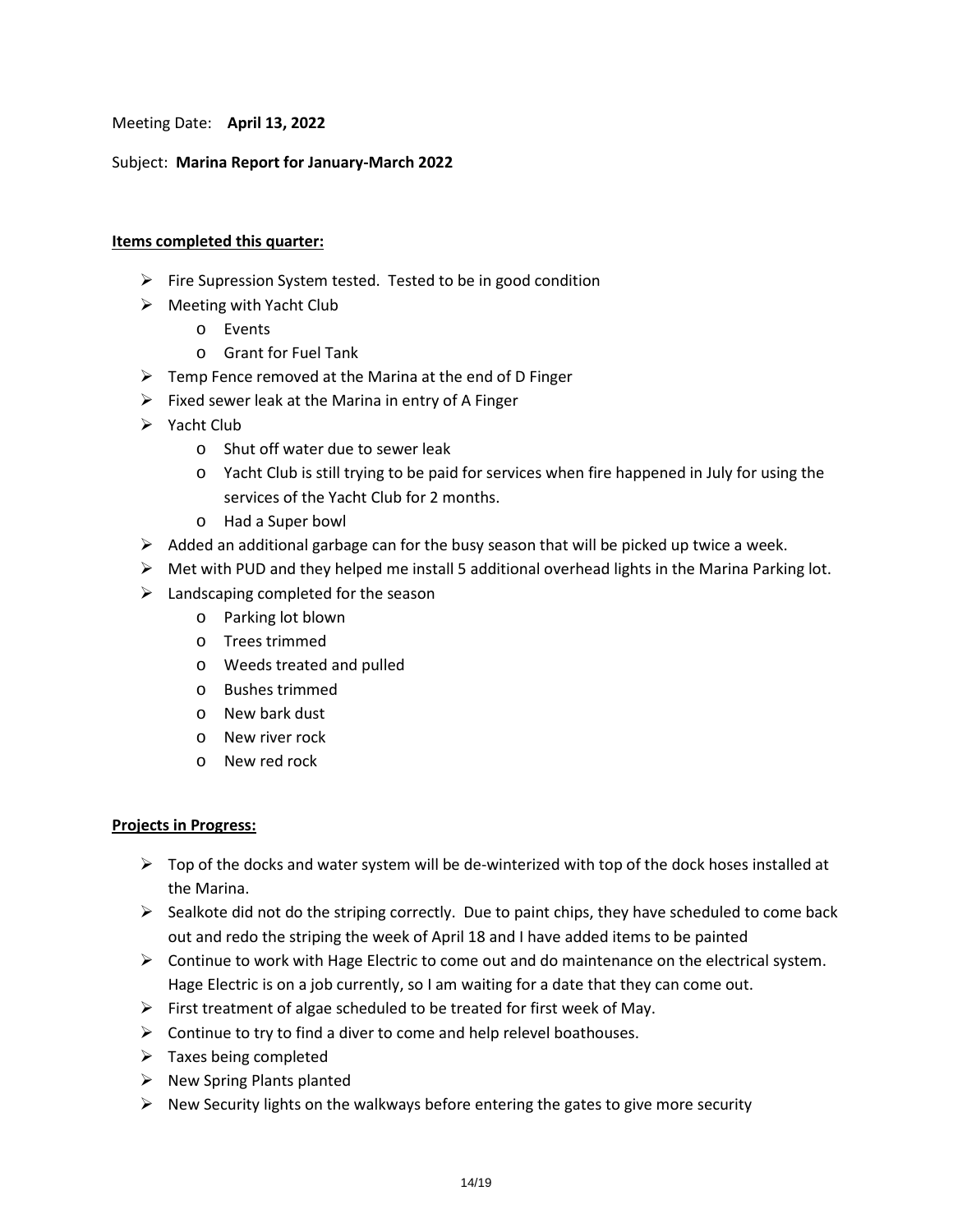#### **What's going on at the Marina:**

- $\triangleright$  2 Boathouse for sale at the Marina. It is currently located on A and C finger.
- Continuing meetings with the Yacht Club. We had a poker and Super bowl party.
- I have sent out several notices to Marina tenants regarding upkeep of boats and boathouses to follow Marina/Port Rules
- $\triangleright$  Working on updating the Marina Rules and Regulations for the Ports Reviews
- $\triangleright$  Working with attorney for the new leases to be reviewed by the Port.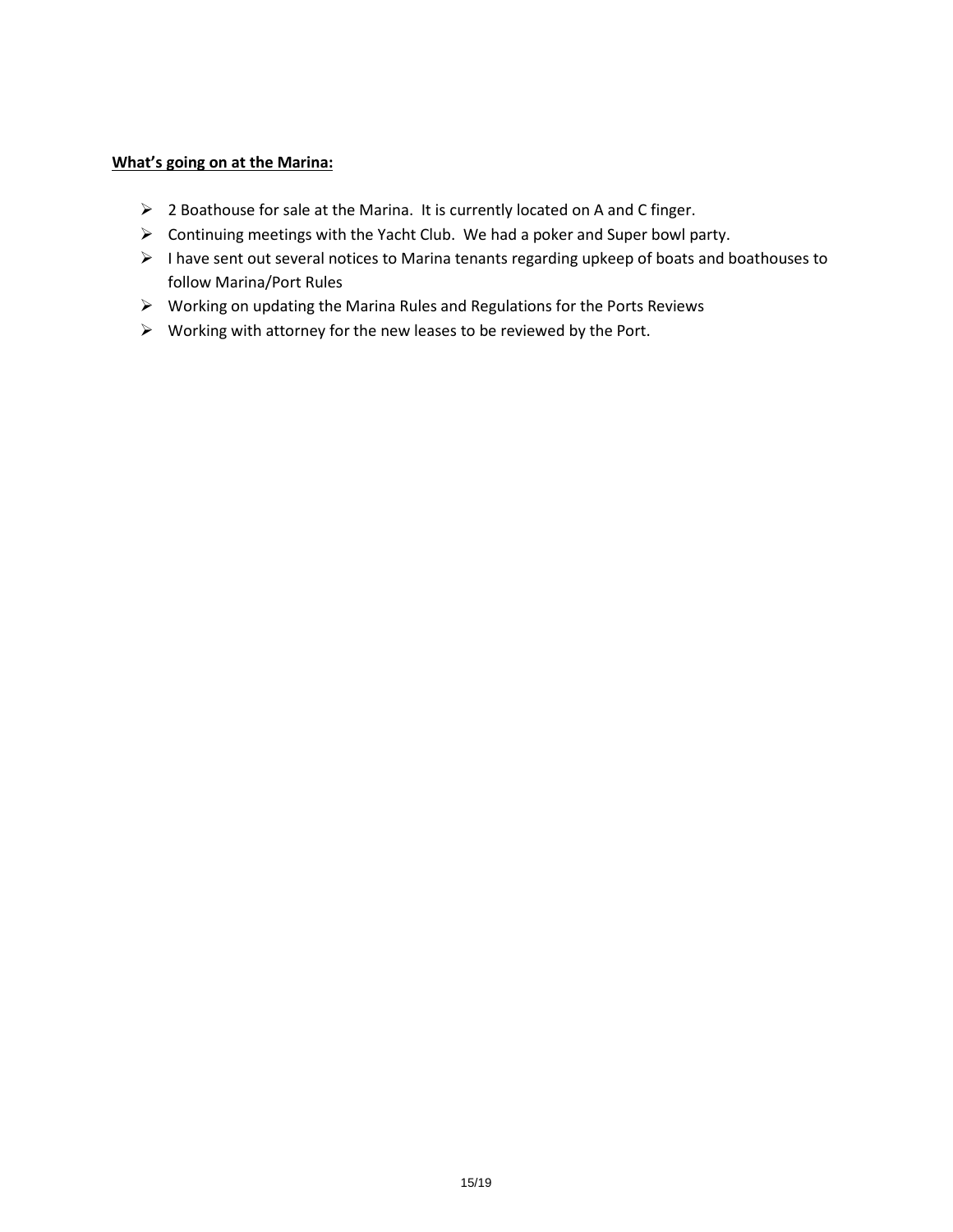## 9:21 AM SALES DALLES Marina 04/08/22 Profit & Loss Cash Basis July 2021 through March 2022

|                                                                                            | Jul '21 - Mar 22     |
|--------------------------------------------------------------------------------------------|----------------------|
| <b>Ordinary Income/Expense</b>                                                             |                      |
| <b>Income</b><br><b>Moorage Fee</b>                                                        | 106,413.31           |
|                                                                                            |                      |
| <b>Total Income</b>                                                                        | 106,413.31           |
| <b>Expense</b>                                                                             |                      |
| <b>Accounting Fees</b><br><b>Automobile Expense</b>                                        | 695.00<br>1,250.00   |
| <b>Background Checks</b>                                                                   | 319.93               |
| <b>Bank Service Charge</b>                                                                 | 18.12                |
| <b>Contracted Services</b>                                                                 |                      |
| Algae<br>Water                                                                             | 2,500.00             |
| <b>Contracted Services - Other</b>                                                         | 2,161.50<br>2,733.33 |
| <b>Total Contracted Services</b>                                                           | 7,394.83             |
| <b>Credit Card Fee</b>                                                                     |                      |
| Dues, Fees and Subscription                                                                | 3,116.18<br>300.00   |
| <b>Insurance Expense</b>                                                                   |                      |
| Liability                                                                                  | 5,662.08             |
| <b>Total Insurance Expense</b>                                                             | 5,662.08             |
| Landscaping and Groundskeeping<br><b>Maintenance and Supplies</b><br><b>Asset for Port</b> | 2,450.00             |
| Landscaping                                                                                | 1,000.00             |
| <b>Total Asset for Port</b>                                                                | 1,000.00             |
| Winter                                                                                     | 239.71               |
| <b>Maintenance and Supplies - Other</b>                                                    | 2,495.76             |
| <b>Total Maintenance and Supplies</b>                                                      | 3,735.47             |
| <b>Meals and Entertainment</b>                                                             | 22.36                |
| <b>Office Supplies</b>                                                                     | 449.72               |
| <b>Professional Fees</b>                                                                   |                      |
| legal Fees                                                                                 | 11,483.47            |
| <b>Total Professional Fees</b>                                                             | 11,483.47            |
| <b>Repairs and Maintenance</b>                                                             |                      |
| <b>Parking Lot</b><br><b>Repairs and Maintenance - Other</b>                               | 2,364.90<br>335.00   |
| <b>Total Repairs and Maintenance</b>                                                       | 2,699.90             |
|                                                                                            |                      |
| <b>Utilities</b><br>Electricity                                                            | 1,577.84             |
| Garbage                                                                                    | 2,876.20             |
| Internet                                                                                   | 660.00               |
| Water                                                                                      | 10,725.22            |
| <b>Total Utilities</b>                                                                     | 15,839.26            |
| <b>Total Expense</b>                                                                       | 55,436.32            |
| <b>Net Ordinary Income</b>                                                                 | 50,976.99            |
| Net Income                                                                                 | 50,976.99            |
|                                                                                            |                      |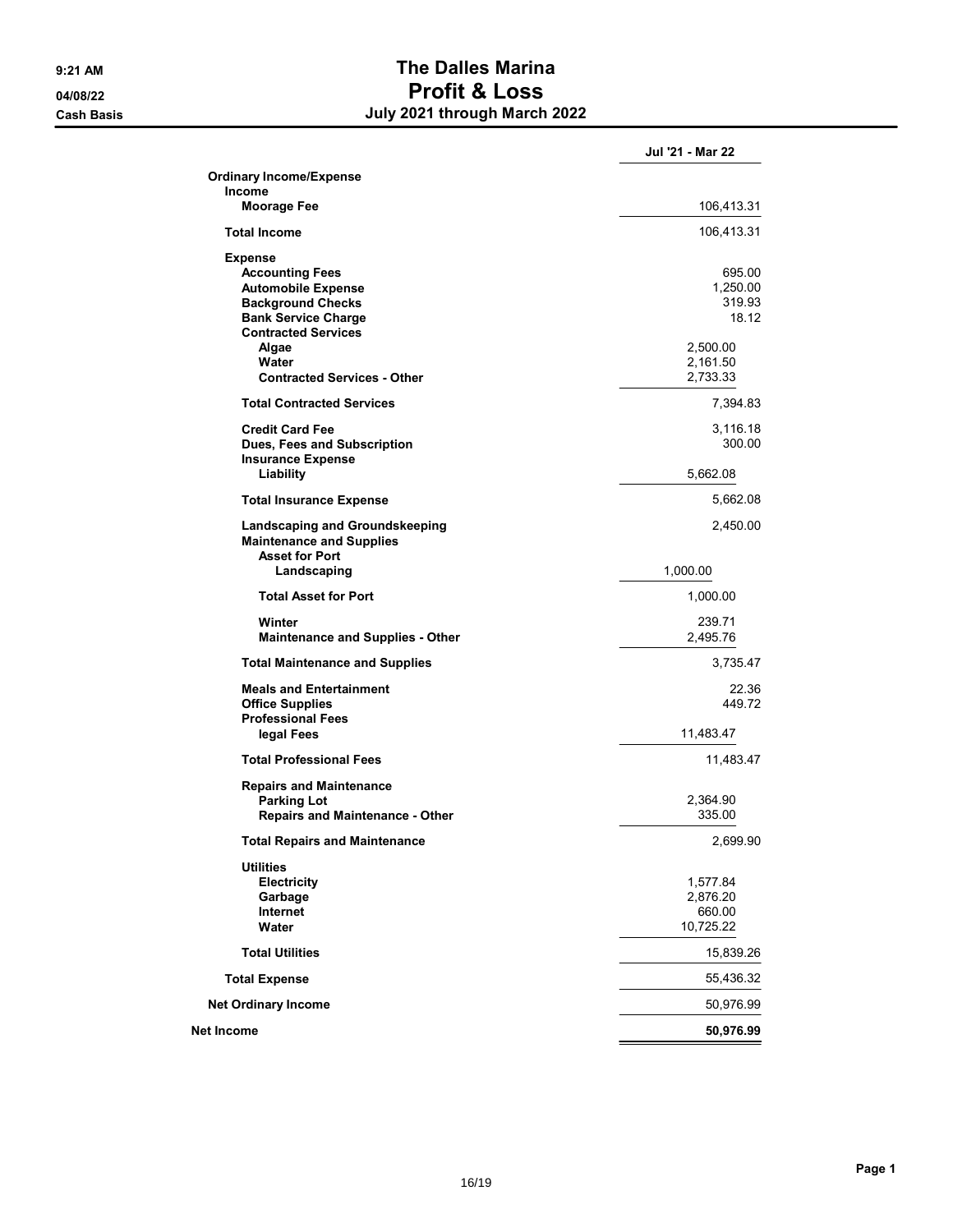| <b>MEETING DATE</b>       | April 13, 2022                                |
|---------------------------|-----------------------------------------------|
| <b>REPORTS ITEM I-2.)</b> | <b>Staff Report: Executive Director Klaas</b> |

**STAFF RECOMMENDATION** N/A

## **Real Estate Committee**

 $\triangleright$  Next quarterly meeting is on May 2<sup>nd</sup>

## **Tree Cut on Port Property along Riverfront Trail**

 $\triangleright$  If available, update to be provided in Executive Session

## **The Dalles Marina**

- $\triangleright$  Pikeminnow fisherman reservations for guest moorage are in for the 2022 season beginning in May, so far, the fisherman are "regulars" to The Dalles during the season. The Washington Department of Fish and Wildlife's (WDFW) Northern Pikeminnow Sport-Reward Program sets up their station at The Dalles Marina from May to September each year. Last season, anglers at The Dalles station spent 1,416 angler days of effort and harvested 10,058 Northern Pikeminnow.
- The sewer line repair at the Launch Ramp Restrooms has been completed. Accordingly, the Launch Ramp Restrooms will open April 15<sup>th</sup> and the portable toilets will be removed.
- $\triangleright$  Spring cleanup at the Marina is finished. The bark will be refreshed around the restrooms, weather permitting.
- $\triangleright$  Cruise Ships are back and have booked their mooring dates for 2022 at the Launch Ramp!

## **Business Inquiries**

- The Port hosted a meeting between a local developer and business interested in expanding in The Dalles. Michael Held from Business Oregon was also able to attend. The meeting seemed to go very well, and the two parties are going to continue conversations. This project is about two years out.
- $\triangleright$  Port Staff is still in communication with the same business it met with in January concerning their interest in a 5-acre site on River Trail Way to build a new facility.
- $\triangleright$  The Port received interest from a business looking to lease lots 9 and 10. Lot 10 is not available until the end of this year, which was communicated to the business.
- The City of The Dalles had pipe delivered to Lot 10. Dave Anderson again expressed his thanks to the Port on the lease. By purchasing the pipe in advance of needing it, the City will be seeing savings on the Dogriver Pipeline project.

## **Houseless Encampments & Overnight Camping/Parking**

 $\triangleright$  Standing item: Clearing houseless encampments and/or trespassing recreational vehicles (RV's) camping on Port property, continues to be an ongoing challenge that takes a fair amount of Port

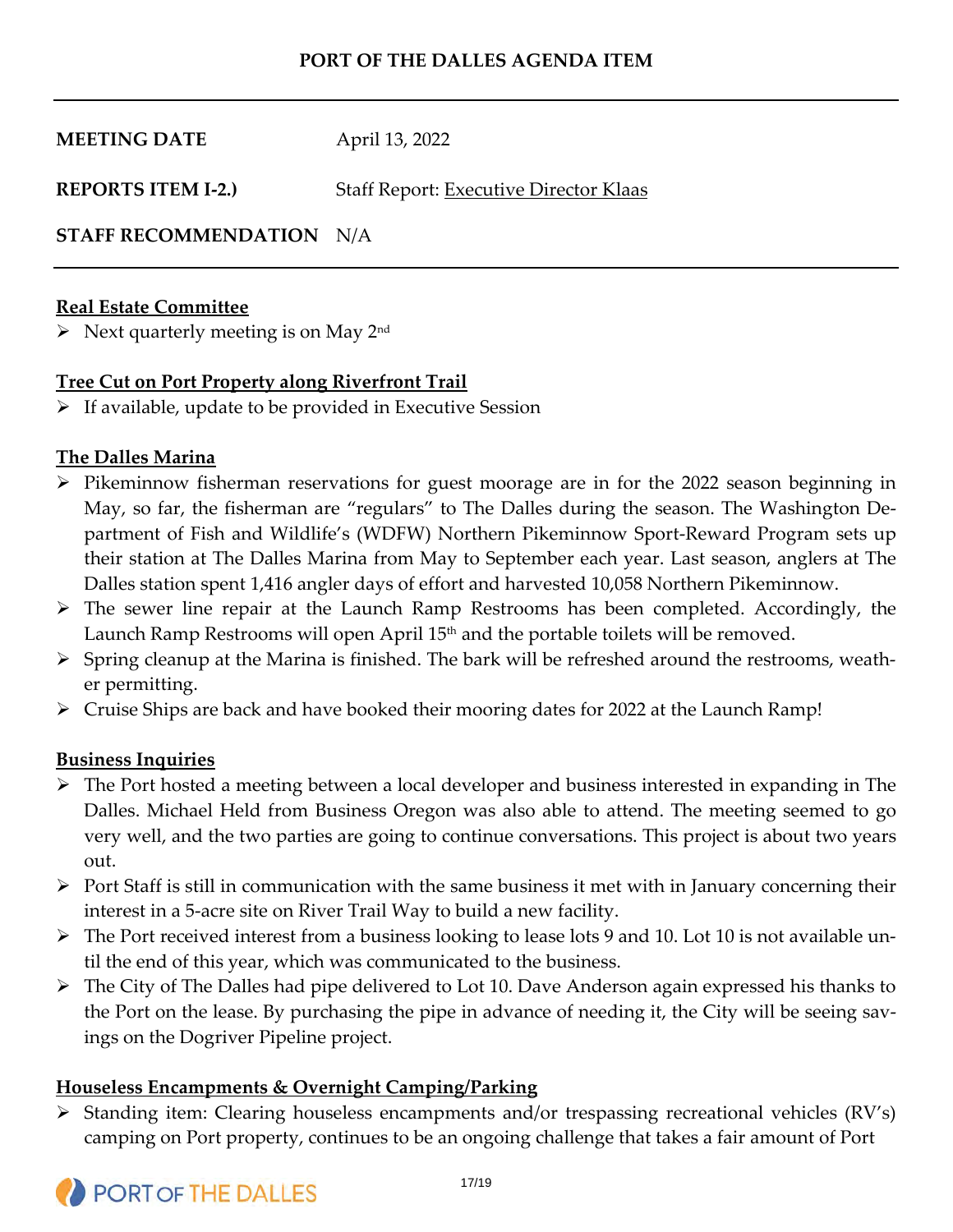resources and staff time. The Dalles Police continues to handle direct communication with the occupants of the encampments/RVs on behalf of the Port, including in most scenario's – trespassing them from Port property – which when trespassed, they then often move to another piece of Port property, so the process to trespass/cleanup starts all over again.

- $\triangleright$  Port Staff's meeting with the Oregon Department of Fish and Wildlife to discuss possible solutions to this problem in the Taylor Lake area specifically, was rescheduled from last month to this month.
- The Port will be ordering No Camping and No Trespassing signs and posting them in various locations.

## **COT: Washington, D.C.**

- Greg Weast, Andrea Klaas, Steve Kramer, Tim McGlothlin and Dr. Marta Cronin represented The Dalles Community Outreach Team on a mission to Washington, D.C. at the end of March.
- All meetings except two the offices of Senators Cantwell & Murray, were held in person.
- $\triangleright$  Senators Wyden and Merkley, and Representative Bentz, all met with the team, along with their staffers. The team also met with the National Association of Counties and National League of Cities.
- $\triangleright$  It appears that there is still a lot of money flowing from Washington, D.C. to States for COVID relief.

## **Columbia River Gorge Commission Update**

 As mentioned last month, the \$150,000.00 allocated for this project has been exhausted. Elaine Albrich is presenting a memorandum of understanding to the Gorge Commission related to how urban area expansion could happen, and once that is done, the County, Port, and City will need to decide if this concludes our work on this issue, or if it is practical to have someone like Elaine advocating for Urban Areas inside the scenic area. Elaine will be developing a recommendation for our consideration around this question.

## **Center for Rural Innovation: The Dalles Technology Center**

- $\triangleright$  The first event to promote this idea will be held on April 20<sup>th</sup> at Freebridge Brewery
	- o Join Wasco County Innovation partners at Freebridge Brewery on **April 20th** for *Innovator Drinks in The Dalles: Building community and highlighting the work of entrepreneurs, innovators, and remote workers in Wasco County.* This free event will include food, networking opportunities, and presentations where you will hear from community innovators and entrepreneurs:
		- **Ted Volkov** Founder and Managing Director of *Amidy Labs*, a local family-owned tech company based in The Dalles, Oregon. Amity Labs is one of the pioneers of large-scale cryptocurrency mining and blockchain computing in Oregon.
		- **Robert Wallace** Executive Director, Energy Analyst, and Innovator at *Wy'East Resource Conservation and Development Area Council, Inc.*, a non-profit 501(c)3 development organization serving the Pacific Northwest. WyEast RC&D delivers education, outreach and on-the-ground technical assistance to agricultural producers and rural small businesses to accelerate the demand for energy efficiency and renewable energy.